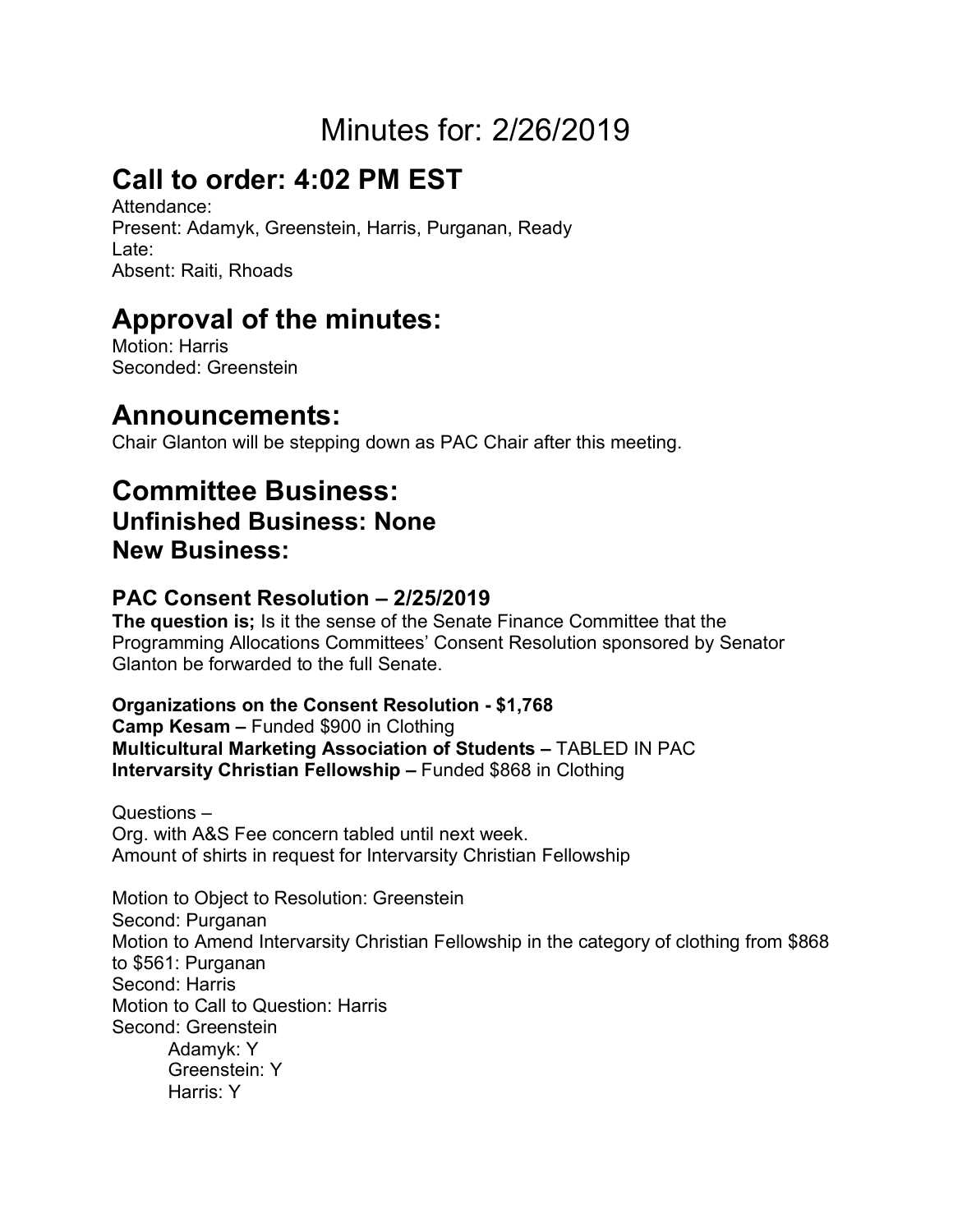Purganan: Y Motion Passes: 4-0-0 Motion to add Senator Purganan as sponsor to CR: Harris Second: Greenstein Motion Passes: Unanimously Motion to forward CR to Senate: Adamyk Second: Harris Adamyk: Y Greenstein: Y Harris: Y Purganan: Y

Consent Resolution Passes: 4-0-0

#### **RTAC Consent Resolution – 2/25/2019**

**The question is;** Is it the sense of the Senate Finance Committee that the Resources for Travel Allocations Committees' Consent Resolution sponsored by Senator Johnston be forwarded to the full Senate.

**Organizations on the Consent Resolution - \$13,027.08 Minority Association of Pre-Med Students –** Funded \$1,840 in Registration **Kappa Kappa Psi –** Funded \$1,380 in Registration **CeramiNoles –** Funded \$1,290 in Registration **PorColombia (Colombia Student Association) –** Funded \$900 in Lodging, \$187 in Registration **Alpha Kappa Psi –** Funded \$1,940 in Lodging **Alpha Mu Alpha –** Funded \$980 in Registration **Caribbean Students' Association –** Funded \$1,468.08 in Travel Expense **Big Sister Little Sister Mentoring Program –** Funded \$1,242 in Lodging **Global Peace Exchange at FSU –** Movement of \$1,800 from Lodging to Travel Expense Motion to have non-senator speak: Greenstein

Second: Purganan Kappa Kappa Psi -No fundraisers for convention -Asking for \$1,840 (Allotted \$1,380) -Asking for 100% costs for registration